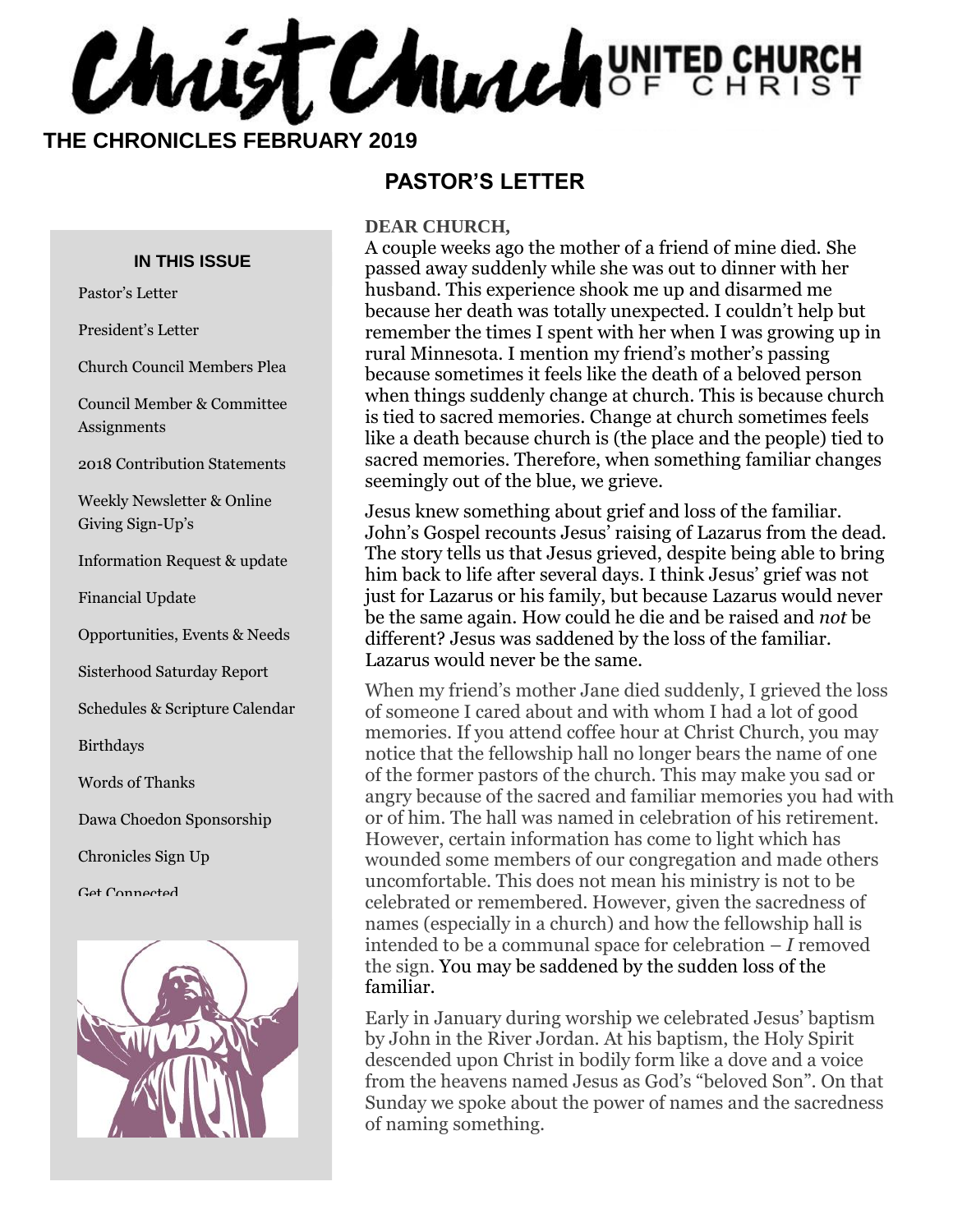I wonder what *new* name the hall might bear to celebrate the communal nature of the space. The loss of the familiar is always challenging, but in this case, we have an opportunity for newness, healing, and growth.

Should you have any questions or need to talk, please feel free to contact me for a conversation.

Rev. Daniel J. Stark,



#### **PRESIDENT'S LETTER**

My wife Pam and I just returned from vacation. On our travels we like to visit different churches. Even on vacation, it is a renewal for the soul and a wonderful opportunity to be exposed to different faiths, people, and surroundings. While there are differences in buildings and worship styles/services the one thing that always strikes me is the commonality that we all share when we worship God. Whether we sit in a newly constructed mega church 6 miles from home or an 123 year old wooden building 4,000 miles from home, everyone there, including us, is there to worship the same God.

It is easy to take familiar things for granted or become complacent and relaxed with people or groups that we have known for many years. That complacent feeling may come over us as we worship every Sunday in the same building with the same people. If that happens our focus may turn to each other when it should be on God. When we focus on God we can see each other, and ourselves, in the way God sees us, as priceless works of art, worthy of sacrifice for our eternal salvation. When we lose our focus on God we may start comparing ourselves to others using our own superficial and flawed vision.

I have heard that attending church doesn't make you a Christian any more than standing in a garage makes you a car but when I worship it is comforting to have the presence of others. I feel a connection that we all have, a commonality, as diverse as we are, we are the same in our longing and desire to acknowledge and worship our creator.

If you haven't been to church in a while, please return to worship with me and the others here who are just the same as you. No matter what we've done or left undone, no matter where we've been, everyone reading this article is a priceless work of art that is invaluable in God's eyes.

Dean Kothrade Council President

#### **CHURCH COUNCIL PLEA FOR MEMBERS**

I'm Dean Kothrade a long time member of Christ Church. I was elected to be the Church Council President for 2019. I accept this position with humility and hope that I can inspire and lead wherever I am. Knowing full well that I will error and need understanding along the way I ask that each of you, like I will try to do with you, address me with courtesy, remind me in patience, and correct me in brotherly love while I undertake the responsibilities of this position.

Our church council needs 3 vacancies filled to be a fully functioning council. You do not have to commit to a 3 year term or into taking any committee responsibility you don't like. The council normally meets on the 3<sup>rd</sup> Tuesday night of the month for 2 hours (from 6:30 to 8:30). It is a great opportunity to be part of guiding and growing our church. We all have talents and gifts that were given to us to share with others. I would ask that you consider sharing those gifts by becoming a council member, just for a year, and see what impact it has on the church and you.

If you have a desire to join the council or are just interested in finding out more about this opportunity please talk to any council member or me.

Thanks for considering this call from your church family, Dean Kothrade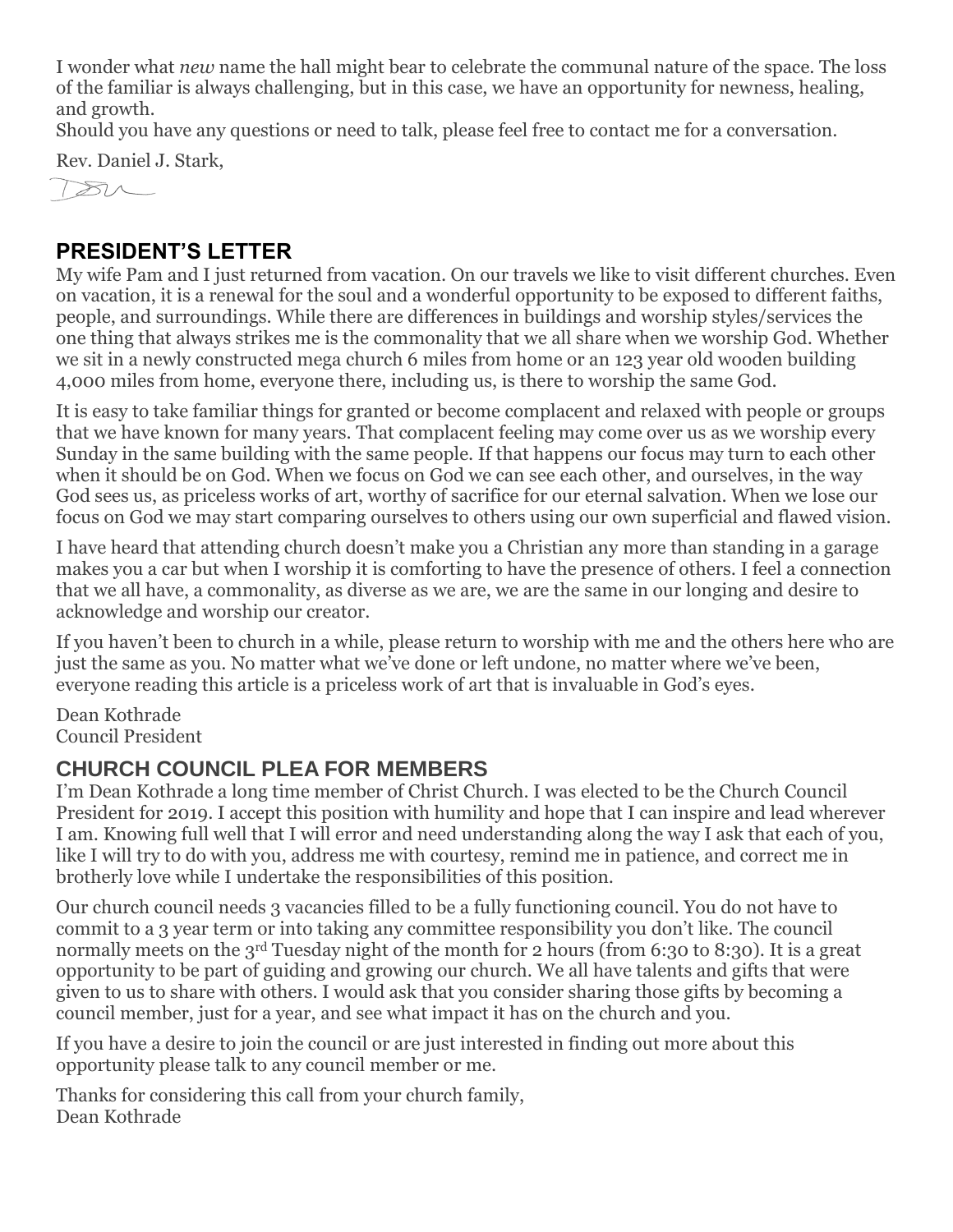#### **2018-2019 COUNCIL OFFICERS & STANDING COMMITTEE MEMBERS OFFICERS**

President: Dean Kothrade Vice President: Sara Rogers Recording Secretary: Katelyn O'Brien Financial Secretary: Dean Kothrade \**until replacement can be found* Congregational Treasurer: Ken Klockow **STANDING COMMITTEES** Nominating Committee: Church Council Members Church Property/Insurance Committee: *Vacant* Membership Committee: Katelyn O'Brien Christian Education Committee: *Vacant* Worship/Music Committee: Rich Tremarello Pastor/Parish/Personnel Relations Committee: Dean Kothrade + 2 members of the congregation as needed Stewardship: Paul Mayeshiba Memorial Committee: Ken Klockow Financial Committee: Treasurer-Ken Klockow, Financial Secretary-*Dean Kothrade\*,* Auditor-Dean Mowery, Bookkeeper-Kyle Cason, + 2 members of the congregation as needed **SPECIAL STANDING COMMITTEES** Social Concerns Committee: Sara Rogers Share & Care Committee: Merged into Social Concerns Committee Historical Committee: Not active Legal Committee: Not active Long Range Planning committee: Not active

Capital Campaign Committee: Not active

#### **2018 CONTRIBUTION STATEMENTS ARE AVAILABLE AT CHURCH OUTSIDE OF THE PARLOR**

## **OPPORTUNITY: WEEKLY NEWSLETTER**

If you're interested in receiving the *Christ Church Weekly*, contact the [Church Administrator](mailto:christ-church@att.net) (office@uccmke.org) to be added to the list (414-481-3530). Sign up sheets are also available at the information areas at the church entrances, then just drop it in the collection plate.

#### **OPPORTUNITY: ONLINE GIVING**

Online giving is now a possibility! If you're in the pew and you'd like to give something other than



cash or a check, you are encouraged to use your phone to visit [www.uccmke.org](http://www.uccmke.org/) and tap the [donate](https://www.paypal.com/cgi-bin/webscr?cmd=_s-xclick&hosted_button_id=D7W2VTZZBHZNU) button at the bottom. You can pay with an existing PayPal account or with any credit card. It's easy and it saves your information for the next time you visit! Wondering what one of these weird scanny codes in the bulletin is? Give them a scan with a QR reader app on your phone and it will bring up the donation page! Want more information about online giving? See [Pastor Dan](mailto:dan_stark@att.net) or contact the church office at 414- 481-3530. **Please only donate with a credit card using a Pay Pal account so** 

#### **the church doesn't incur costly fees**.

## **INFORMATION REQUEST: COLLEGE STUDENT & DEPLOYED MILITARY**

Please contact the church office with the name(s), address, phone number and email information of any family members who are at college or deployed for the military. We would like to keep in touch with them while they are away so they know we care. You can do this via church email: office@uccmke.org, phone: 414-481-3530, mail: 915 E Oklahoma Ave. Milw. 53207 or the black mailbox outside of the church office. Thank You!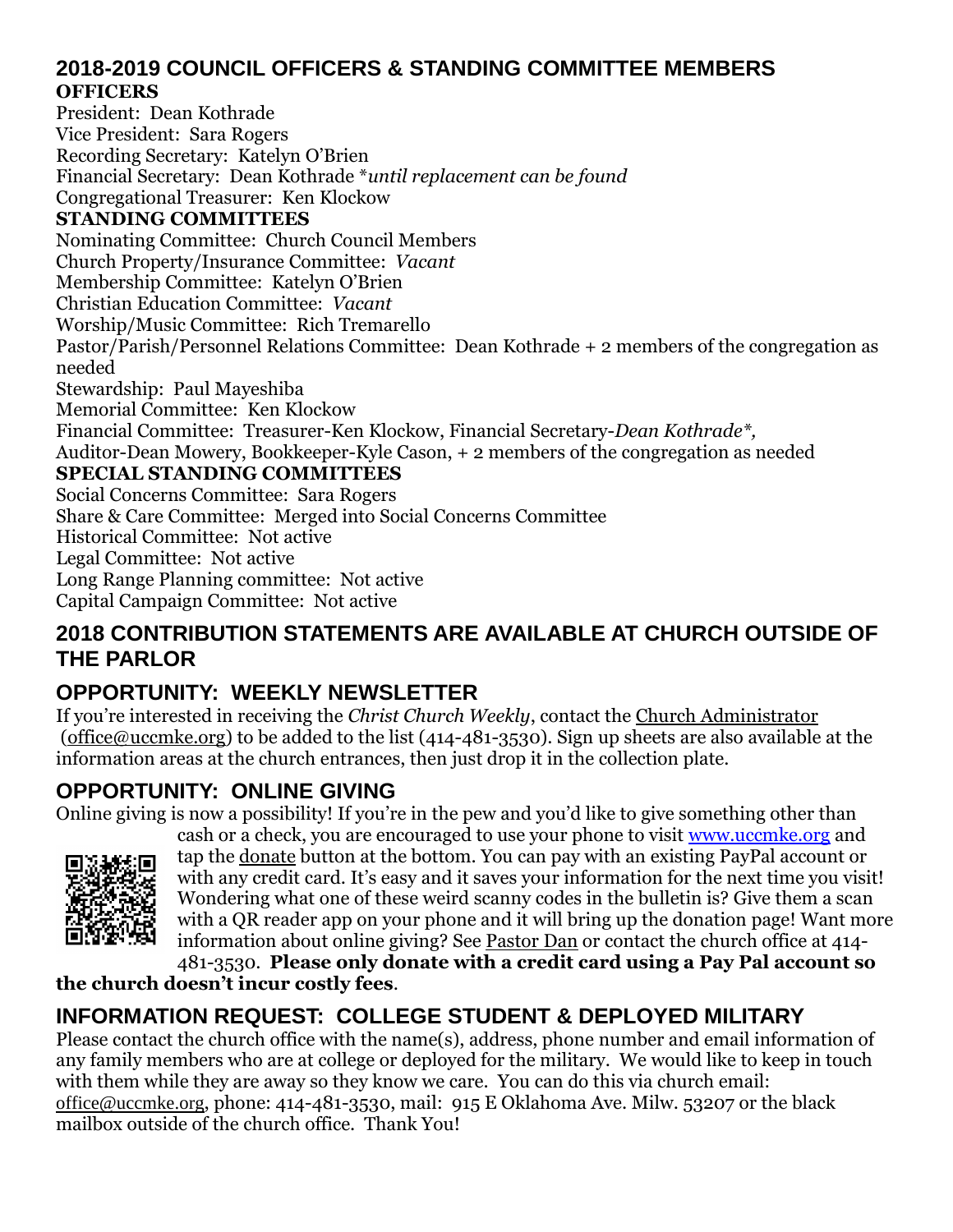## **"HOW IS CHRIST CHURCH DOING FINANCIALLY?"**

Our 2018 annual church budget is \$205,350, or \$17,030 per month, or \$3,930.00 per week.

| Month    | <b>Budget</b> | <b>Running</b><br><b>Budget</b><br>Total | Monthly<br>Receipts         | Total<br><b>Running</b><br>Receipts | Monthly<br>Balance/<br>(Shortage) | Running<br>Balance/<br>(Shortage) |
|----------|---------------|------------------------------------------|-----------------------------|-------------------------------------|-----------------------------------|-----------------------------------|
| October  | \$17,030.00   | \$170,300.00                             | \$12,735.68                 | \$148,787.50                        | $(*4, 294.32)$                    | $(\$21,512.50)$                   |
| November | \$17,030.00   | \$187,330.00                             | \$11,383.70                 | \$160,171.20                        | $(*5,646.30)$                     | $(\$27,158.80)$                   |
| December | \$17,030.00   | \$204,360.00                             | $\circ$ \$22,700.06 $\circ$ | \$182,871.26                        | $\circ$ \$5,669.94 $\circ$        | $(\$21,488.74)$                   |

#### "AT A GLANCE*"*

For a quick update each month check out the large thermometer in the Niefer Chapel showing our budget and the funds received each month. December was a wonderful month. The help of "catch up" giving, the spaghetti dinner proceeds and generous giving to the various mission projects our giving was above the monthly average!! As of the end of December we were approximately 10.5% short of our total budget, or about \$21,490.

Please note that we as Christ Church do much giving of items that are not included in the budget figures. Each month we give a grocery cart full of food to the Bay View Community Center (BVCC) food pantry, in December the mitten tree was overflowing with items given to Parkside & Humboldt Park schools, the Christmas gifts given through the BVCC, the meals provided at Tippecanoe Presbyterian Church's warming room, the quilts given to Froedert Hospital, the items given to the USO, the time we give to Pastor Stark so he can continue providing pastoral services through the US Air Force, the space we provide to DIVO and the sponsoring of a child through the coffee hour funds. These are just a few of the many ways we give to the community and the world.

Thank you to all for your faithful and generous giving throughout 2018. God has blessed Christ Church with many wonderful stewards, both financially and through Christian service. The Stewardship Committee is hopeful that our giving will continue into 2019. Joan Gaeth, Stewardship Committee

# **OPPORTUNITY: VOLUNTEER FOR 2019 UCC GENERAL SYNOD**

The Wisconsin Conference will be hosting the 32nd General Synod of the UCC in Milwaukee June 21- 25, 2019. Approximately 300-400 volunteers will be needed throughout the 5 days of the General Synod next June.

# **URGENT NEED-OPPORTUNITY: DIVINE INTERVENTION SOS (SHARING OUR SUPPERS)**

## **SIGN-UPS FOR FEBRUARY- MARCH 1ST & 3RD THURSDAYS OF EACH MONTH**

We are now signing up volunteers to provide meals at the Winter Warming Room held at Tippecanoe Church.

Volunteers still needed for the following Thursday dates:

February 7th and March 21st.

Arrive 6:00-6:15pm. Serve Food approximately 6:45pm. Depart 7:30pm Meals should contain Milk, Protein, Vegetables, Carb. and or Dairy, & Dessert.



Donations of oranges/bananas and hard boiled eggs for breakfast are also appreciated. Number of campers to feed will be communicated as date arrives.

If interested please contact Debbie Behling, [office@uccmke.org](mailto:office@uccmke.org) 481-3530.

find a copy of the email in our information racks that list volunteer information.

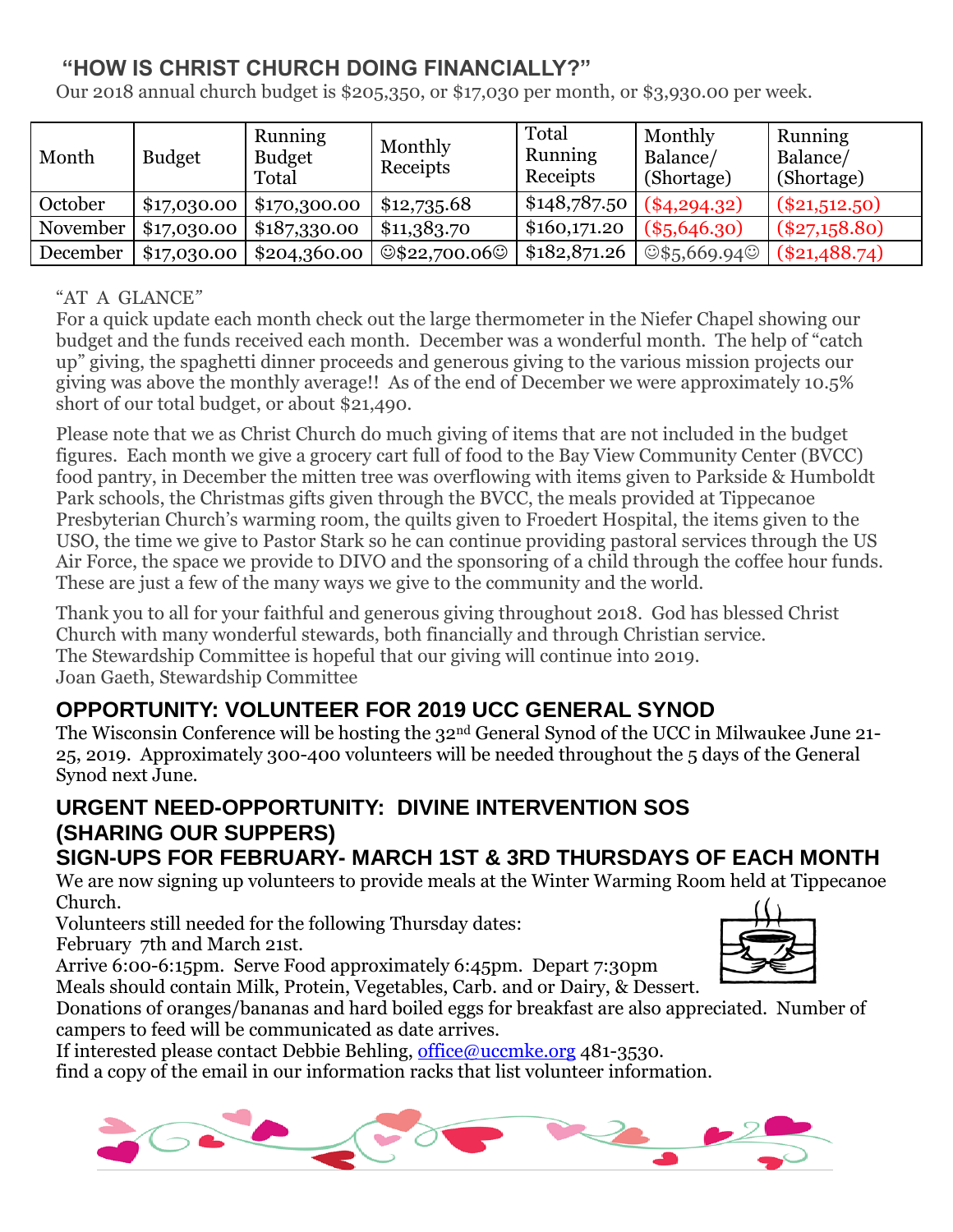# **OPPORTUNITY: CHRIST CHURCH BOOK CLUB**

Inviting all Christ Church members and their friends to our next book club meeting. We have fellowship time as well as thought provoking discussions about our book. Please join us on Sunday April 7th after church as we discuss Bad Girls of The Bible by Liz Curtis Higgs. Looking forward we will be meeting on Sunday October 6th and discussing Angels Among Us by Wanda Rosseland. Books can be obtained at the library, Amazon, Ebay or your local bookstore. Hope you can join us! If you have any questions ask Carol Borchardt, Carol Dohoney, Debbie Hansen or Mary Ann Mowery

# **EVENT/OPPORTUNITY: SPRING RUMMAGE SALE AT CHRIST CHURCH**

Bored over the winter months? Please start going through your closets, basements, attics and garages. Christ Church will hold a Rummage Sale this year in spring when the weather breaks. We would appreciate donations of furniture, small appliances, technology, housewares, tools, accessories, shoes, boots, purses, toys, books, clean, gently used children and adult clothes or anything else you might see at a rummage sale. Watch future bulletins and newsletters for updates, information and volunteer sign-up opportunities. Thank You! Debbie & Mike Behling

# **NEED: LARRY UNDER THE BRIDGE (LUTB) & DI MOST URGENT REQUESTS**

Hand Warmers Coffee (regular & decaf) Bread Dish & Hand Soap Sugar & Creamer Butter/Margarine Dish Soap Hot Chocolate Peanut Butter Hand Sanitizer Milk Jello Cereal/Oatmeal Pop Tarts

Donations can be **dropped off at Tippecanoe Presbyterian Church (125 W. Saveland Ave.)** door closest to 1st Street. (Tippe's staff are in and out of that door all day long so someone will bring them in.) They will also accept monetary donations. Thanks! The Social Concerns Committee

# **NEED: BAY VIEW CC COLLECTION SUNDAY FEBRUARY 3RD**

Canned proteins such as: • Canned Soups (both cream and broth) • Peanut Butter • Jelly • Canned Vegetables • Canned Fruits & Juices • Cereal • Mac and Cheese • Canned Tuna

*Please remember that some Government employees are now having to get food from local food*  please remember matisome Government corplessed.<sup>2</sup>. Please keep them in mind when donating.<br>pantry's, the Bay View Community Center included.<sup>2</sup>. Asse keep them in mind when donating.

# **SISTERHOOD SATURDAY FUNDRAISER**

Thank you to all who helped with our Sisterhood Saturday Lua Fundraiser that was held here at Christ Church on Saturday January 12th. Because of your generosity in donating your time to help decorate, wrap door prizes, stuff gift bags, cook/bake, set up/take down and or donate items towards the event and silent auction we were able to raise our largest amount yet, \$2,050.00! The proceeds will be split: 50% The Healing Center

25% Divine Intervention

35% Christ Church-General Fund

We'd like to thank the Christ Church Endowment committee for approving the grant monies that covered our entertainers and the Hawaiian Dance group, Hale O Malo who performed at our event for a special discounted rate.

Also, please patronize the following businesses as they supported this fundraiser as well: Pick 'n Save (\$100.00 gift card), Custom Grown Greenhouse (\$100.00 in gift cards), The Olive Garden on S. 76th (gift cards & dressing/sauce), K.R. Mallaks Hair Salon (3 gift certificates and hair products),

Gold Rush Chicken (2-gift cards for Chicken Dinners), and The Milwaukee Admirals (4-game tickets). Do you have any requests or ideas for future entertainment at our next Sisterhood Saturday? Just let us know!

See you next year! The Social Concerns Committee: Debbie Behling, Ellen Crass, Deb Hansen, Mary Ann Mowery & Sara Rogers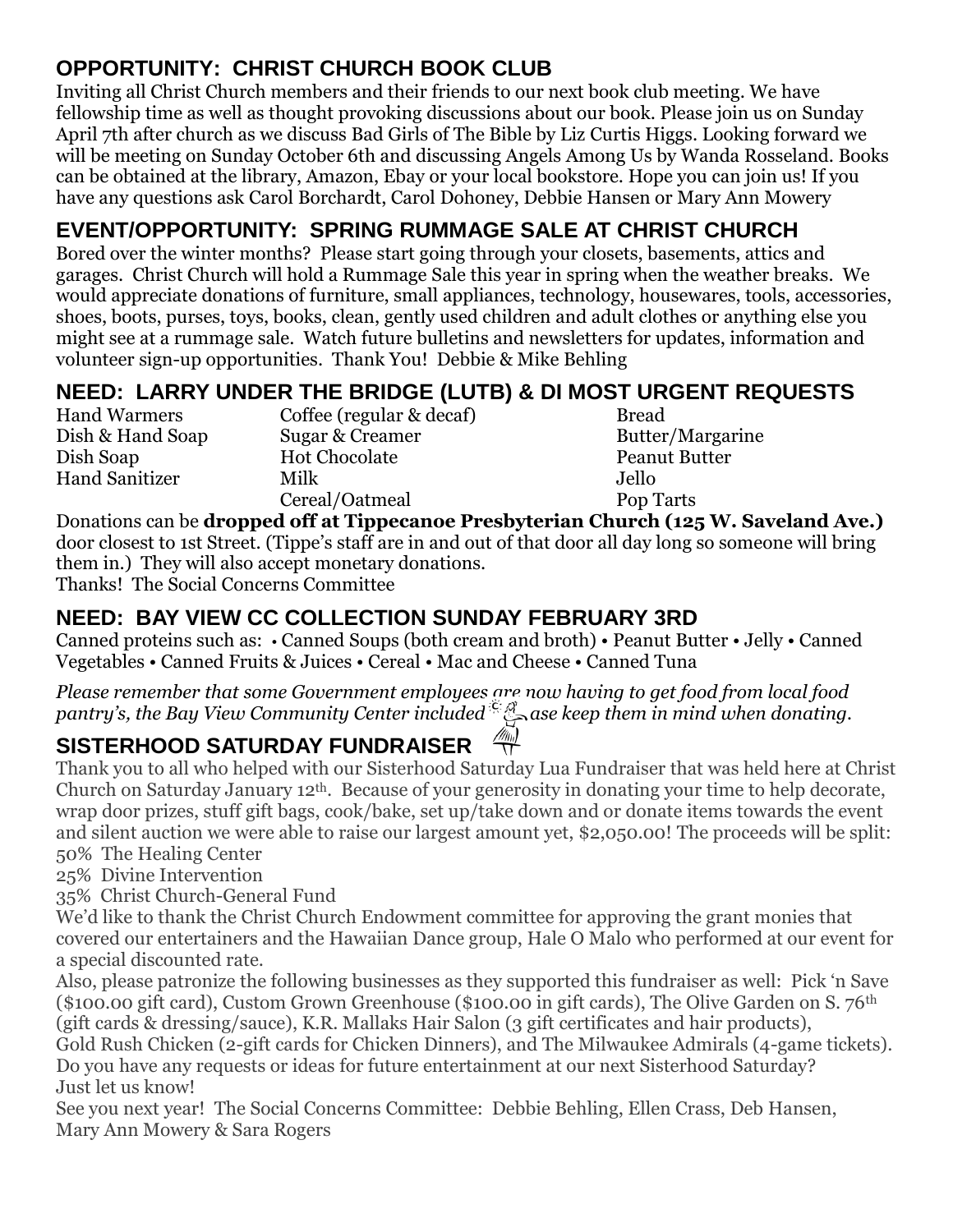#### **SCHEDULE FOR UPCOMING MEETINGS & EVENTS**

February 3: BVCC Food Pantry Drive, Choir 8:15am, Adult Ed. 8:30am, Worship & Sunday School with communion 9:30am, Coffee Hour 10:30am

February 4: Dartball @ Christ Church vs. Calvary 7:00pm

February 5: Staff Meeting 10:00am, NO Quilters

February 6: Praise Team 7:00pm

February 7: Weekly Announcement Submissions by 10:00am,

Divine Intervention (DI) 6:00pm-7:15pm Debbie Behling, Diana & Daughter

February 9: Crochet Class & Card Club 10:00am

February 10: Adult Ed. 8:30am, Worship, Sunday School 9:30am, Coffee Hour 10:30am

February 11: Property Committee Meeting 7:00pm

February 13: Praise Team 7:00pm

February 14: Happy Valentine's Day! Weekly Announcement submissions by 10:00am,

AA Meeting 7:00pm

February 15: February Chronicles submissions by 10:00am

February 17: Praise Team 8:15am, Adult Ed. 8:30am, Worship with communion, Sunday School 9:30am, Coffee Hour 10:30am

February 18: Dartball @ CC vs. Greendale 7:00pm

February 19: Quilters 9:00am, Council Meeting 6:30pm

February 21: Announcement Submissions by 10:00am, DI: 6:00pm-Diana & Sister, Choir & AA 7:00pm

February 23: Crochet Class & Card Club 10:00am

February 24: Adult Ed. 8:30am, Worship & Sunday School 9:30am, Coffee Hour 10:30am

February 25: Dartball @ Trinity 7:30pm

February 28: Announcement Submissions 10am, Choir & AA Meeting 7:00pm

#### **SAVE THE DATE**

Mid to Late March or early April: Rummage Sale-*Weather depending*

- March 3: Transfiguration Sunday
- March 6: AshWednesday
- March 7: DI SOS @ Tippe 6:00pm-7:30pm Jenny, Alyssa & Laurel
- March 10: Daylight Savings Time Begins
- March 13: 12:00noon mid-week Lenten service
- March 15: April Chronicles submissions by 10:00am
- March 17: Happy St. Patrick's Day!

March 20: 12:00noon mid-week Lenten service

March 21: Last Winter DI SOS @ Tippe 6:00pm-7:30pm *Volunteer(s) Needed*

March 27: 12:00nonn mid-week Lenten service

# **DARTBALL SCHEDULE**

2/4 Calvary @ Christ Church 7:00pm

2/18 Greendale @ Christ Church 7:00pm

2/25 @ Trinity 7:30pm

3/4 @ Calvary 7:30pm

**COFFEE HOUR SCHEDULE** 3/17 Trinity @ Christ Church 7:00pm (make up from 1-28-2019 weather cancellation)

# **LENOX STREET PARKING HELPER SCHEDULE**

| $\mid$ 2/3          | 2/10                                                           | 2/17 | 2/24 |
|---------------------|----------------------------------------------------------------|------|------|
| Pat & Linda Koszuta | Mike & Debbie Behling   Don Antoniewicz   Dave & Nancy Wareham |      |      |
|                     |                                                                |      |      |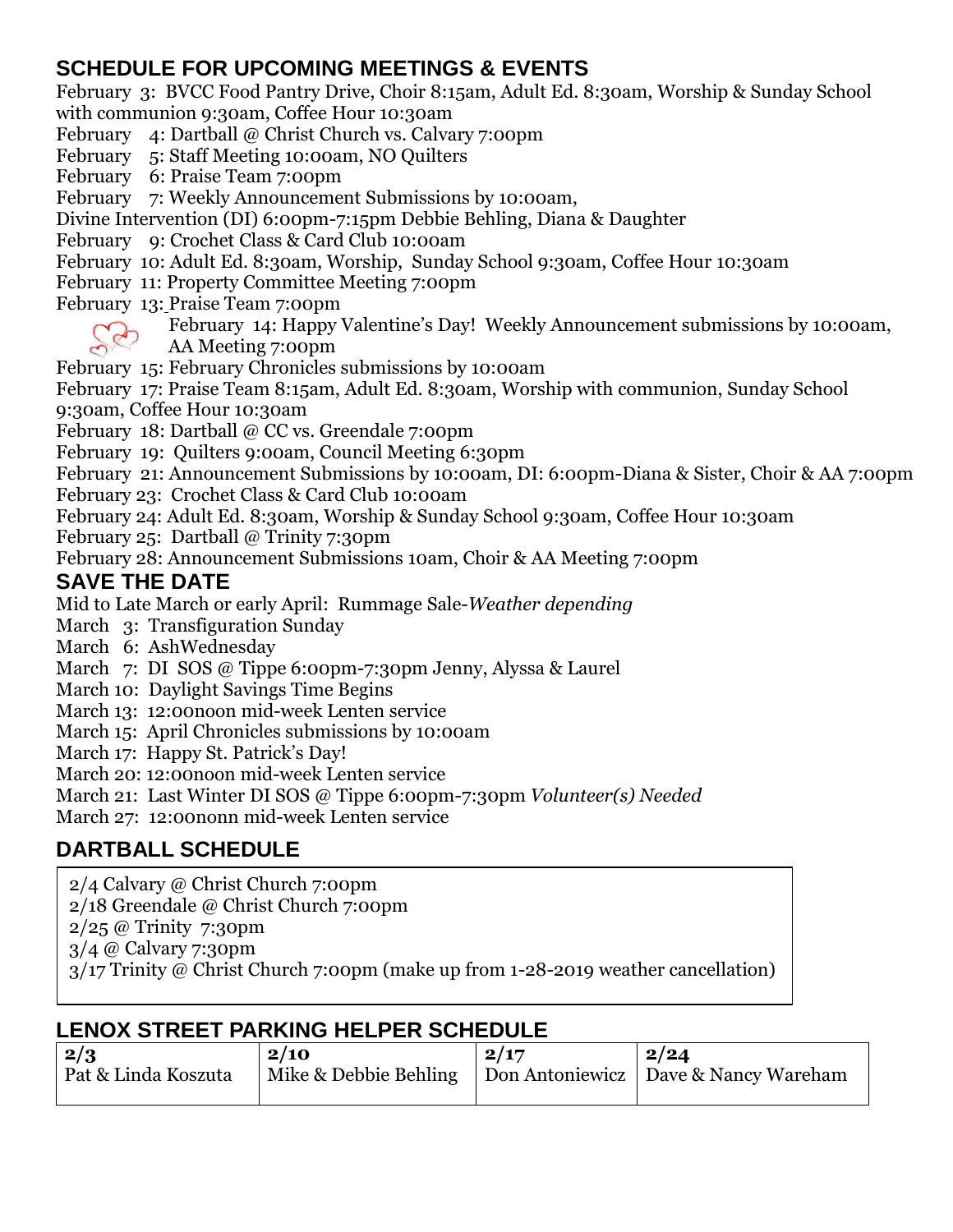## **COFFEE HOUR VOLUNTEERS**

| 2/3         | 2/10                         | 2/17         | 2/24       |
|-------------|------------------------------|--------------|------------|
| The Savages | Mick Mantie & Patti Roginski | The O'Briens | The Gaeths |
|             |                              |              |            |

#### **GREETER SCHEDULE**

| <b>Oklahoma</b> | 2/3             | 2/10                | 2/17                     | 2/24                  |
|-----------------|-----------------|---------------------|--------------------------|-----------------------|
| <b>Street</b>   | Judy Borkowicz  | Sue Steinhauer      | <b>Marion Schoenfeld</b> | Robert & Joyce Zieman |
| Lenox           | 2/3             | 2/10                | 2/17                     | 2/24                  |
| <b>Street</b>   | The Tremarellos | Larry & Judy Savage | Dave & Maria Porn        | Leone Krueger         |

#### **USHER SCHEDULE**

| 2/3                | 2/10               | 2/17            | 2/24              |
|--------------------|--------------------|-----------------|-------------------|
| Julene Flanagan    | Joan Amich         | Debbie Behling  | <b>Brad Boyle</b> |
| Katelyn O'Brien    | Olivia Mayeshiba   | Chuck Terlinden | Cheri Boyle       |
| <b>Fred Passow</b> | <b>Fred Passow</b> | Danette Volz    | Katelyn O'Brien   |
| Mike Thomae        | Mike Thomae        | Renolle Volz    | Mike Thomae       |
|                    |                    |                 |                   |

#### **CHOIR SCHEDULE**

| <b>Sunday</b><br><b>Rehearsal</b><br>and<br><b>Service</b> | 2/3<br>$8:15$ am  | 3/3<br>8:15am     |
|------------------------------------------------------------|-------------------|-------------------|
| <b>Rehearsals</b>                                          | 2/21<br>$7:00$ pm | 2/28<br>$7:00$ pm |

## **PRAISE TEAM SCHEDULE**

| <b>Sunday</b><br><b>Rehearsal and</b><br><b>Service</b> | 2/17<br>$8:15$ am | $3/24$<br>8:15am  |
|---------------------------------------------------------|-------------------|-------------------|
| <b>Rehearsals</b>                                       | 2/6<br>$7:00$ pm  | 2/13<br>$7:00$ pm |

#### **WEEKLY SCRIPTURES**

|      | ULLINLI OVINI TUINLU      |                      |                      |              |
|------|---------------------------|----------------------|----------------------|--------------|
| 2/3  | Jeremiah 1:4-10           | Psalm $71:1-6$       | 1 Cor 13:1-13        | Luke 4:21-30 |
| 2/10 | Isaiah $6:1-8$ , $(9-13)$ | Psalm 138            | $1$ Cor $1$ 5:1-11   | Luke 5:1-11  |
| 2/17 | Jeremiah 17:5-10          | Psalm 1              | 1Cor 15:12-20        | Luke 6:17-26 |
| 2/24 | Genesis 45:3-11,15        | Psalm 37:1-11, 39-40 | 1Cor 15:35-38, 42-50 | Luke 6:27-38 |

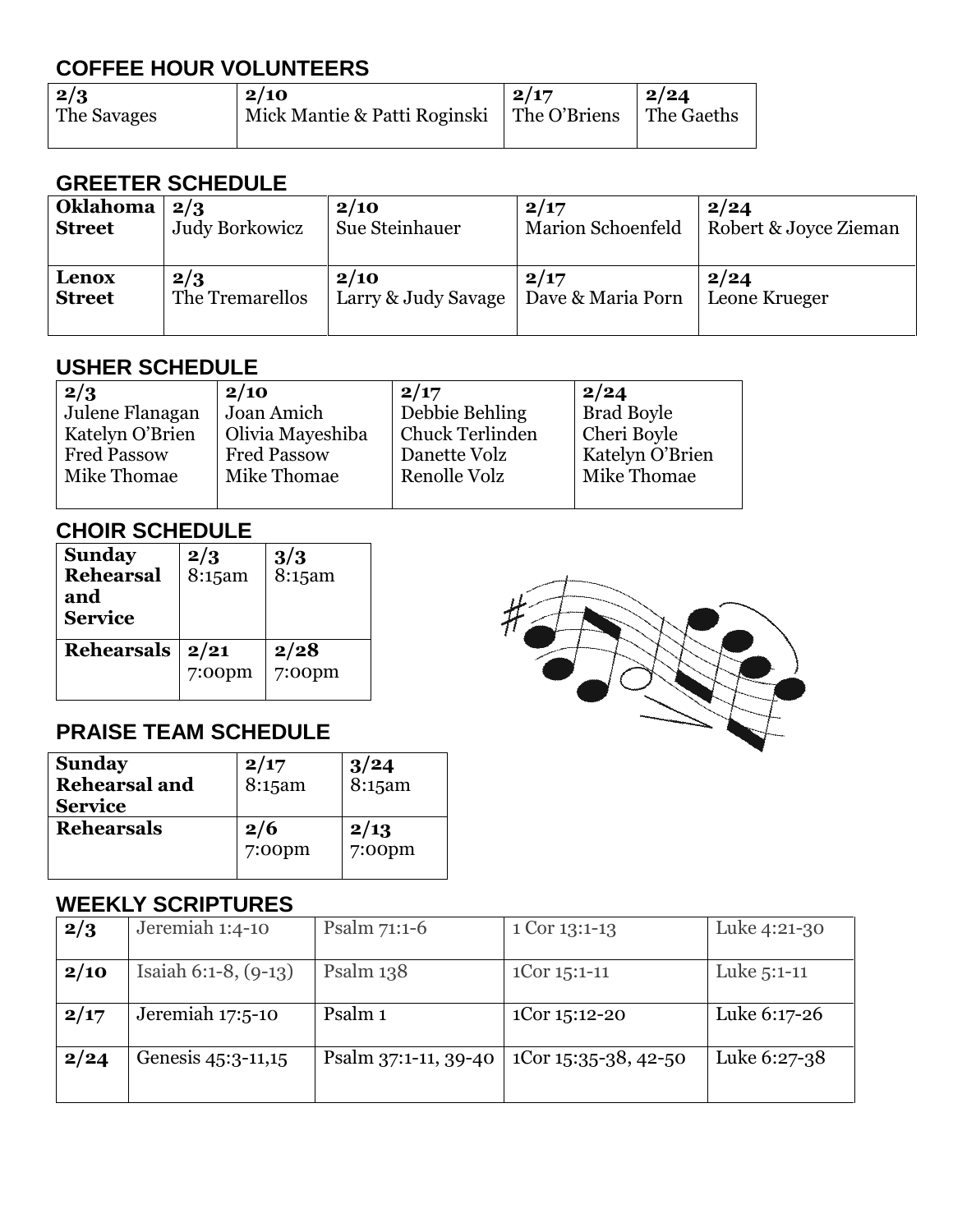# **LITURGIST SCHEDULE**

| $\frac{2}{3}$ | $\frac{2}{10}$              | 12/17          | 2/24            |
|---------------|-----------------------------|----------------|-----------------|
|               | Dick Gaeth   Bill Borchardt | Diane Bingheim | Doris Mayeshiba |
|               |                             |                |                 |



#### **BIRTHDAYS**

Happy birthday to all these wonderful folks!

| <b>FEBRUARY 1</b>     | <b>FEBRUARY 5</b>          | <b>FEBRUARY 12</b>       | <b>FEBRUARY 18</b>  |
|-----------------------|----------------------------|--------------------------|---------------------|
| Ashley Lisowski       | <b>Carol Dohoney</b>       | <b>Presley Pisarek</b>   | <b>Sandy Oleson</b> |
| <b>Brayden Thomae</b> | <b>FEBRUARY 6</b>          | <b>Charles Terlinden</b> | <b>FEBRUARY 19</b>  |
| Joyce Zieman          | Linda Koszuta              | Nancy Wareham            | <b>Blair Goedel</b> |
| <b>FEBRUARY 2</b>     | <b>Matthew Miksic</b>      | Michael Baran            | John Popp           |
| Jim Kaye              | Sophia Stezala             | <b>FEBRUARY 15</b>       | <b>FEBRUARY 22</b>  |
| Mike Zvara            | Kim Stezala                | <b>Susie Klockow</b>     | Greg Mitchell       |
| <b>FEBRUARY 3</b>     | <b>FEBRUARY 7</b>          | <b>FEBRUARY 16</b>       | <b>FEBRUARY 25</b>  |
| <b>James Meyer</b>    | Joan Amich                 | Roland                   | <b>Ellen Crass</b>  |
| Randene Wick          | Katie Seguin               | Senderhauf               | <b>FEBRUARY 26</b>  |
|                       | <b>FEBRUARY 9</b>          | <b>FEBRUARY 17</b>       | Cyndi Kroening      |
|                       | <b>Heather Antoniewicz</b> | <b>Mallory Thomae</b>    | <b>FEBRUARY 27</b>  |
|                       | Ray Blankenberg            |                          | Chelsea Clark       |

# **THANKS**

~A thank you was received from Parkside School for our donation of hats, mittens and scarves. "Thank you for your kindness and generosity. Please know you've helped our students and school community. We greatly appreciate your donation!"

*Lisette,* Parkside School Social Worker

~Thanks to everyone's for your thoughts and prayers for Brayden. He is healing well and we look forward to seeing everyone again in church soon!

*Mike & Allison Thomae*

~We accept with thanks and appreciation a memorial donation in memory of Maggie Jorgenson from Fritz Jorgenson.

~We accept with appreciation a memorial donation from P.A. Ratzlaff in memory of Maggie Jorgenson. ~We accept with thanks and appreciation memorial donations in memory of Eunice Kopke from The Borchardts, Crasses, Dohoneys and Julene Flanagan.

 $\sim$  "Thank you on behalf of the Bay View Community Center staff for helping us make this holiday a little more bright for families and seniors in our community.

By participating in our 2018 Holiday Toy, Gift, and Cookie Distribution Program you enabled us to:

**-Deliver over 700 dozen cookies to seniors (Many in low income housing)!**

**-Provide cookies to the firefighters and police officers that keep our neighborhood safe! -Distribute gifts to close to 200 children and seniors in our neighborhood!**

Our program directly impacts seniors and families in the Bay View Community. I wish you all could have seen some of their faces when they saw your generosity!

We hope that you see the value in your contribution and that we can count on you again in 2019". *Cassie Capriotti,* on behalf of the Bay View Community Center Staff

 $\sim$  A big thank you to all who helped take down the greens Sunday January 13th. It would not have been done without your help. *Sue Klockow, Ken too.*

~With gratitude and appreciation we thank Sue and Ken Klockow for heading up the "un-decking of the halls" last week. You're great!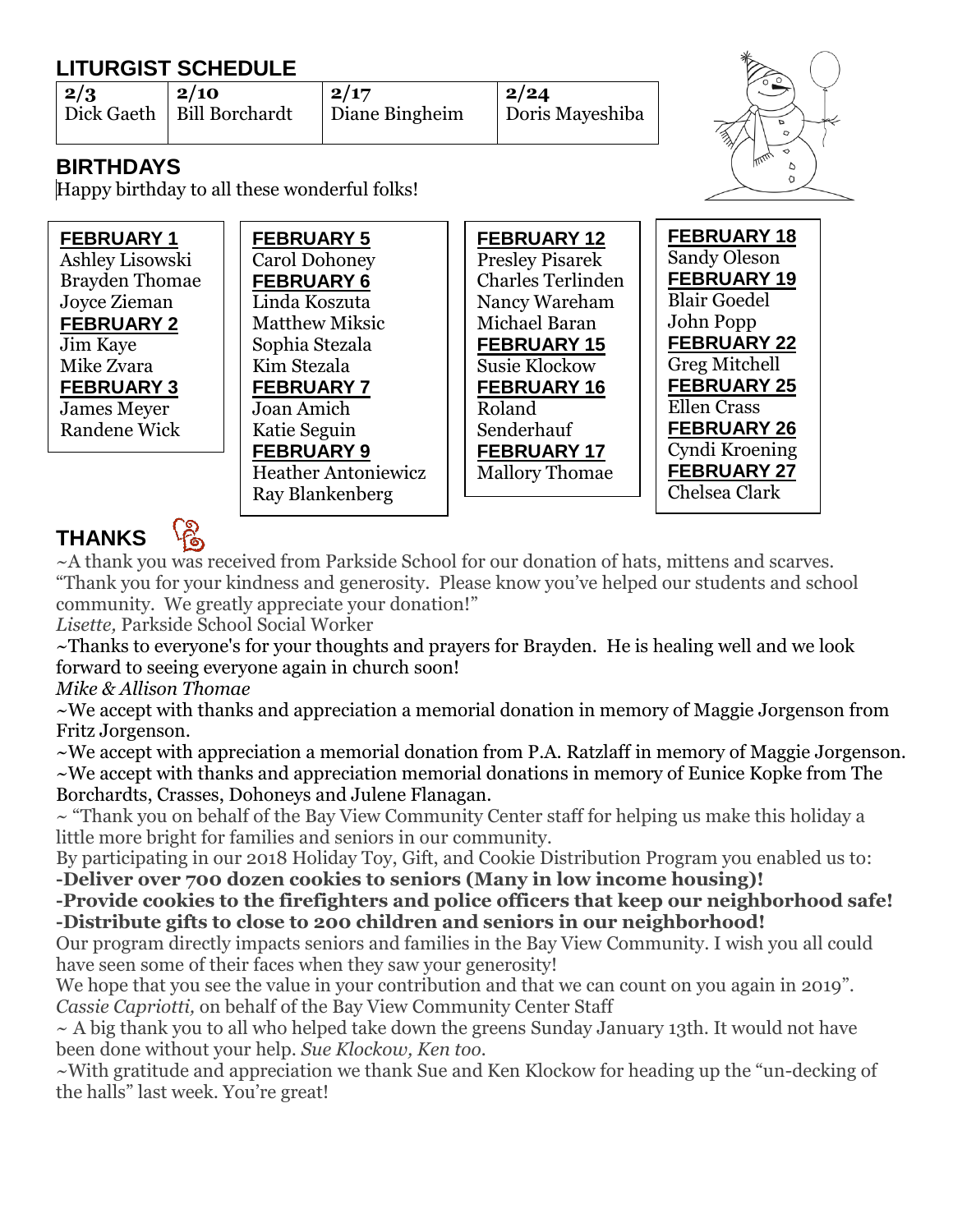## **THANKS continued**



~Thank you to everyone for helping with our annual Sisterhood Saturday fundraiser by donating items, wrapping gifts, setting up and cleaning up. A great time was had by all. Special thanks to our kitchen staff: Mike Behling, Bill Borchardt, Dean Mowery, Brian O'Brien and Larry Savage. Hope to see you next year!

The Social Concerns Committee: *Debbie Behling, Ellen Crass, Deb Hansen, Mary Ann Mowery & Sara Rogers.* 

~ "Thank you Christ Church congregation for your donation to Arts & Science Literacy Camp of Tippecanoe's Divine Intervention Ministry from your Endowment Fund. Our mission is sustained through the support of fellow faith communities like you. Thank You!"

*Crystal,* on behalf of Tippe church and the happy campers!

~A Thank you was received from Plymouth UCC church. "Thank you for your gift in support of America's Black Holocaust Museum. Together with friends and congregations throughout the SE Association we've already raised \$2,778 toward the \$4,000 matching grant. Your generous gift of \$145 will help the museum build out its new exhibits. Through its exhibits and outreach ABHM will bring deep awareness of the harmful legacy of slavery in America and promote racial repair, reconciliation and healing. Your gift make this mission possible.

Thank you again for your support, *Rev. Andrew Warner*

#### **SHARING IN OUR SPONSORSHIP OF DAWA CHOEDON**

Please remember that the Christ Church Council has voted to sponsor a child through "Global Ministries" (Relief organization of UCC & Christian Church-Disciples of Christ). Yes, we are all very excited about our sponsored child, Dawa Choedon.

Dawa is 12 years old and lives in Lhaze Zong in Tibet. Both her father and mother are farmers. She has 2 sisters. Since Dawa's parents are poor they have sent all 3 siblings to the Upper Tibetan Children's Village (TCV) for an education.

**The cost of sponsoring Dawa is \$45/month, or \$11.25/week.** We hope to be able to sponsor her for a year with proceeds from our donut hour offering. We are encouraged to write to Dawa so she will know who is sponsoring her and that she may be able to write back to her "family" in the United States. The address to write to her is:

Dawa Choedon

Tenzin Zeden, Children's Secretary

Tibetan Children's Village

Dharamsala Cantt 176216

Distt. Kangra H.P. India

This is a special mission that was initiated to bring special meaning to our social gathering on Sunday mornings. Please give as you are moved to support this mission effort. This particular children's mission was chosen because it is connected with the United Church of Christ. If our Donut Hour ministry is successful perhaps we can support another child/organization next year through our funds. If you have any thoughts regarding this mission step taken through the donut hour please voice them to any member of the church council or to Dean Kothrade.

May we all share our God given blessings with Dawa.

#### **CARD FROM DAWA CHOEDON**

"Dear Sponsor,

First I would like to say Tashidelek. I am fine in school and Tipa. Know it was very cold. Our exam is coming soon. I am study so hard. I fine like sponsor. You are my best sponsor. I am not forget you. I say last wish for you a Happy new year and I hope you and your family. Please send me letter and photo. & Happy Christmas day. *By Dawa Choedon"*

You can see the card firsthand on the bulletin board by the Lenox St entrance. Please remember to keep Dawa in your thoughts, prayers and mailings.